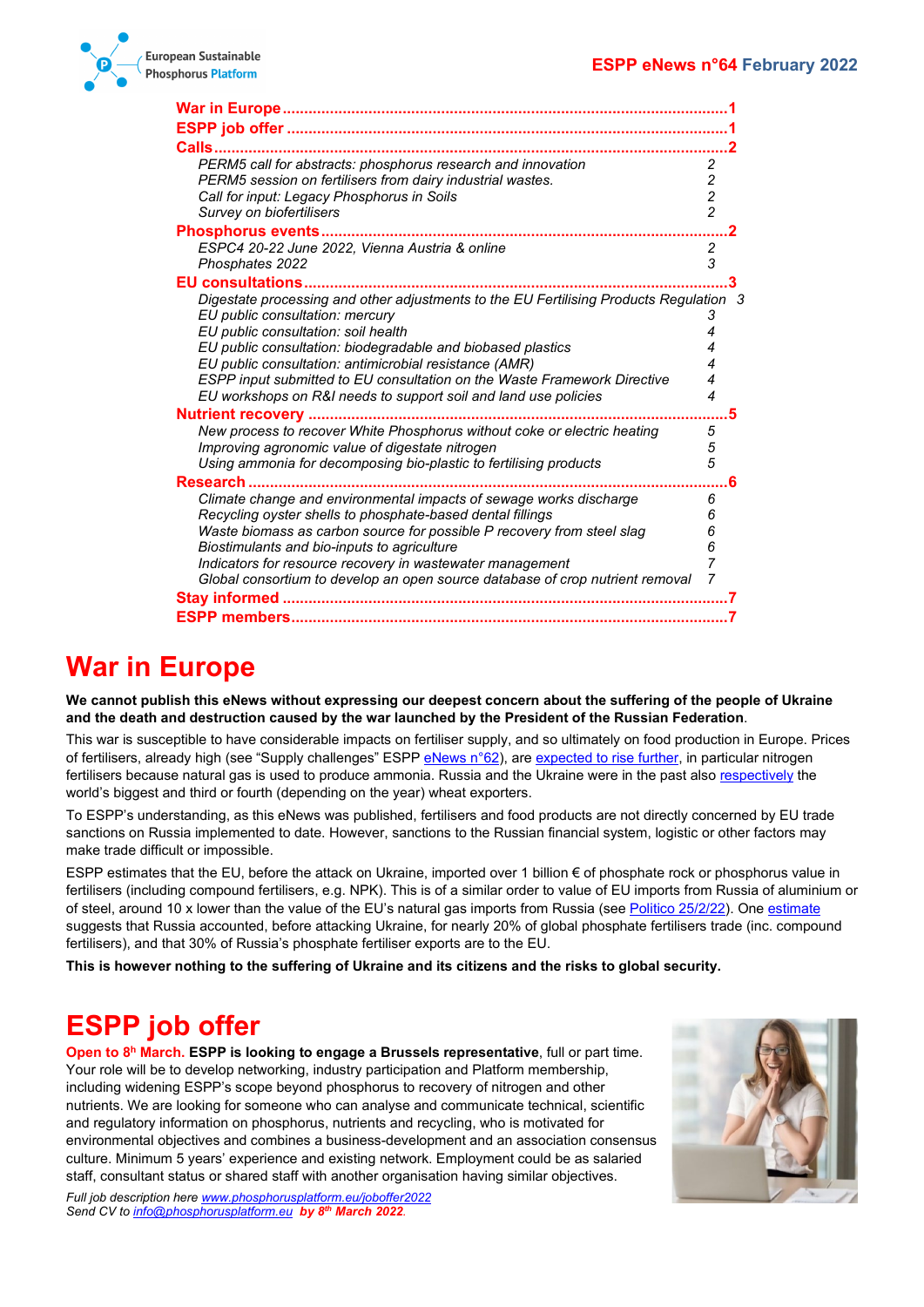

## <span id="page-1-1"></span><span id="page-1-0"></span>**PERM5 call for abstracts: phosphorus research and innovation**

#### **Call open to 8th March 2022.**

ESPC4, Monday 20<sup>th</sup> and Tuesday 21<sup>st</sup> June 2022, will be followed by PERM5, the 5<sup>th</sup> Phosphorus in Europe Research Meeting, Wednesday 22<sup>nd</sup> June 2022, making the link between R&D, industry and policy (summary of PERM4, June 2021, 370 participants, in [SCOPE Newsletter n°141\)](http://www.phosphorusplatform.eu/Scope141).

PERM5 sessions proposed include: nutrient recovery in the dairy industry, iron and phosphorus interactions, new fertilisers and biostimulants to improve crop nutrient uptake, Farm-to-Fork Zero Pollution: reducing P losses from agriculture, nature based solutions, decentralised sanitation / separative urine systems, nutrient flow studies …

#### <span id="page-1-2"></span>**PERM5 session on fertilisers from dairy industrial wastes.**

#### **Call open to 20th March 2022.**

**Phosphorus in Europe Research Meeting** 

**VIENNA | 22 June 2022** 

**Presentations or posters are invited for a session on current and potential development of phosphorus fertilizers produced from dairy processing waste at PERM5, Vienna, 22nd June 2022.** Deadline for this session (only) of PERM5 is extended to 20th March 2022. Papers on this theme already submitted will be considered (no need to resubmit). Abstract submission instructions are on the ESPC4 [website.](https://phosphorusplatform.eu/espc4) This session is co-organized by the MSCA European Training Network [REFLOW](https://etn-reflow.eu/) (814258) focused on this area. The session will display research from various disciplines on the phosphorus flow from dairy industrial wastes back to soil. In addition to presentations and posters selected from abstracts received, the session will cover the use of enhanced biological phosphorus removal (EBPR) for dairy processing wastes, combined freeze concentration and membrane filtration for cheese whey treatment, hydrothermal carbonisation with struvite precipitation. Research on the field application of sludge and hydrochar fertilisers will show differences in emissions and recovered fertilizer impact. Results will show the implications of heavy metal contents on legal compliance of novel fertilizers recovered from dairy processing wastes. Research will cover sustainability assessments of the recovery system, from the treatment of the industrial wastewater to the use of the recovered phosphorus, including Life Cycle Assessments (LCA) assessments of multiple scenarios will also be presented.

*Call for abstracts for PERM5 (22 June 2022, Vienna Austria & online) deadline 8th March 2022 (deadline for the dairy industry processing waste session: 20th March 2022) Abstract submission instructions<https://phosphorusplatform.eu/espc4>*

### <span id="page-1-3"></span>**Call for input: Legacy Phosphorus in Soils**

**Over 560 participants joined the ESPP- BOKU webinar on the impacts of reducing "Legacy Phosphorus" in agricultural soils, 2nd February 2022, with a very active oral and online chat discussion**. As proposed, ESPP will now engage a working group and workshop to write an operational definition of "Legacy P" (input is welcome). The webinar will be followed by SCOPE Newsletter special issue, summarising the webinar presentations and discussions, and also summarising a selection of scientific papers and other reports relevant to Legacy P.

*Webinar presentation slides, video recording, Chat transcript are now available here [www.phosphorusplatform.eu/LegacyP](http://www.phosphorusplatform.eu/LegacyP) Please send papers for consideration for inclusion to [info@phosphorusplatform.eu](mailto:info@phosphorusplatform.eu)*

#### <span id="page-1-4"></span>**Survey on biofertilisers**

**A user survey on biofertilisers is open by ELO, dlv, REFLOW, FertiCycle and Ghent University** [HERE.](https://ghentagriecon.qualtrics.com/jfe/form/SV_0IXoWO00Siuz3kG) The aim is to collect information on user attitudes and willingness to pay for bio-sourced fertilisers. A survey on bio-based fertilisers was also organised by Fertimanure in 2021, see ESP[P eNews n°53.](http://www.phosphorusplatform.eu/eNews053)

## <span id="page-1-5"></span>**Phosphorus events**

<span id="page-1-6"></span>**ESPC4 20-22 June 2022, Vienna Austria & online** *<https://phosphorusplatform.eu/espc4>*

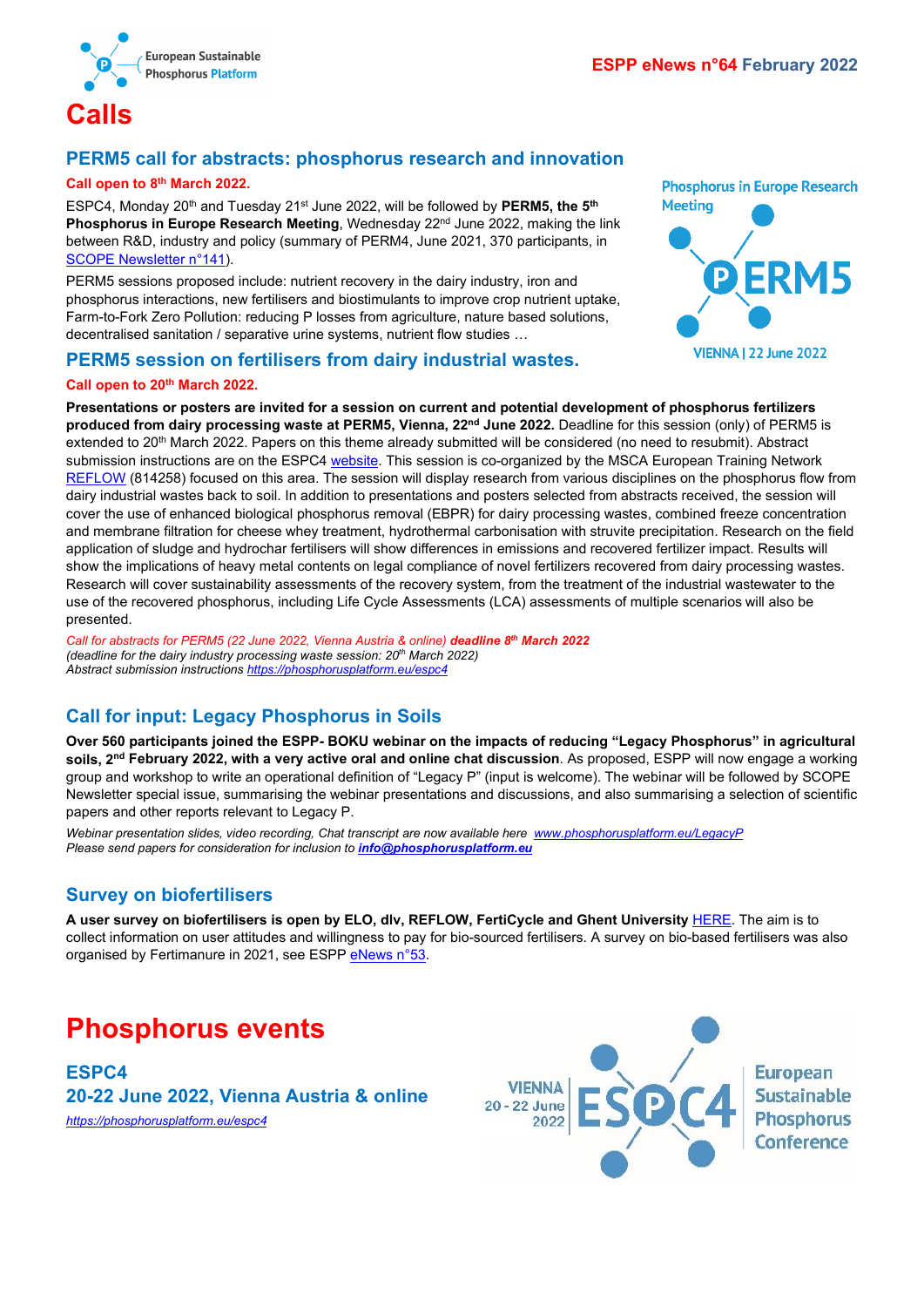

### <span id="page-2-0"></span>**Phosphates 2022**

**7 – 9 March 2022, Tampa, Florida and online.** The global phosphate industrial and business conference, *10% discount for ESPP members: request the code from ESPP. CRU Phosphates 2022: <https://events.crugroup.com/phosphates/home>*





# <span id="page-2-1"></span>**EU consultations**

## <span id="page-2-2"></span>**Digestate processing and other adjustments to the EU Fertilising Products Regulation**

**Open to 9th March 2022, EU public consultation on conditions for authorising "post-processed" digestate, (including nitrogen recovery) in the Fertilising Products Regulation, and on various other technical adjustments**. For digestates (CMC4 and CMC5) the proposed amendment, which follows from questions and [proposals](https://www.phosphorusplatform.eu/images/download/ESPP-EBA%20note%20COM%20FEG%20Nov-2021%204.5%20Post-Processing%20Digestate%20and%20Composts%2015_11_21.pdf) submitted to the European Commission by ESPP and EBA (European Biogas Association) enables certain post-processing of digestates (treatments after the anaerobic digester itself), that is, the use in CE-fertilisers of digestates conform to CMC4 or CMC5 criteria after:

- Mechanical solid liquid separation, with use of up to 5% additives necessary for the solid-liquid separation, e.g. coagulants or polymers (subject to REACH registration of the additive where appropriate),
- Physical processing to remove water (where the process does not chemically modify the digestate),
- Removal of soluble ammonium to recover nitrogen.

ESPP notes that (to our understanding):

- $\bullet$ Recovered nitrogen products (resulting from the ammonia removal above) are expected to be covered by the proposed new CMC15 (see ESPP [eNews n°63\)](http://www.phosphorusplatform.eu/eNews063) subject to purity and other requirements.
- $\bullet$ Mechanical conditioning of digestate (fractions), such as drying (low or ambient temperature, solar), compacting, pelletising or granulation, removal of fibres … are not cited in the proposed amendments. ESPP will request that the eligibility of such processes, which are standard fertilising product conditioning processes, be clarified in the European Commission's "Frequently Answered Questions" [\(FAQ\)](https://ec.europa.eu/docsroom/documents/48214).
- Addition of a chemical to adjust the pH of digestate is considered to be a combination of two CMCs (digestate fraction, pH  $\bullet$ additive chemical), that is the chemical itself must be CMC (e.g. CMC1).
- Non-mechanical post-processing treatments of digestate, such as ion removal by precipitation, ion exchange, adsorption,  $\bullet$ plasma treatment, electrostatic separation … are NOT covered by the amendments, and digestate (fractions) after such treatments cannot be included in CE-fertilisers.

ESPP notes that **post-processing of composts CMC3 (e.g. dewatering) is NOT covered** by the proposed amendments, presumably because the compost industry did not indicate that such processes could be relevant for placing composts on the market.

The other technical adjustments include text clarifications concerning nitrification inhibitors and specifying how efficiency is tested for such products (which aim to reduce nitrate leaching risk) and adjustments to ensure coherence with other existing EU texts or with the [FPR](https://eur-lex.europa.eu/eli/reg/2019/1009) itself: registration requirements for magnesia and for polymers, PCB limits in pyrolysis and gasification materials, conformity assessment of biostimulants.

*EU public consultation open to 9th March 2022 "Fertilising products - technical amendments to the rules[" HERE.](https://ec.europa.eu/info/law/better-regulation/have-your-say/initiatives/13302-Fertilising-products-technical-amendments-to-the-rules_en)*

### <span id="page-2-3"></span>**EU public consultation: mercury**

**Open to 3 May 2022. Consultation questions whether mercury should be banned in dental fillings and emissions from**  crematoria limited. Both actions would significantly reduce mercury levels in sewage and biosolids. Around 1/5<sup>th</sup> of global mercury use is in dental amalgam (fillings). Dental amalgam is the largest source of mercury to sewage biosolids, mainly from losses during use by dentists\*. The European Commissio[n states](https://ec.europa.eu/environment/chemicals/mercury/) that in 2018 dental amalgam was the largest remaining application of mercury in the EU (following bans in electronics, thermometers, …) and that emissions from dental clinics have been reduced by an obligation to install filters. However, mercury in dental amalgam also reaches sewage and the environment with small emissions in urine and faeces\*\* and in exhaled breath\* of people with mercury in their teeth, and with significant emissions from crematoria originating from amalgam in teeth. The EU consultation documents cites [OSPAR/](https://www.ospar.org/documents?v=6971)HELCOM as identifying crematoria as a significant atmospheric emission of mercury, part of which will also reach sewage after falling back to land or water. To date, mercury is banned in amalgam for certain sensitive persons and alternatives exist [\(HCWH 2019\)](https://noharm-europe.org/sites/default/files/documents-files/5740/2018-12_Moving_towards_a_phase-out_of_dental_amalgam_in_Europe_WEB.pdf). ESPP will input to the EU consultation supporting a ban on mercury amalgam (except in specific cases where there is no medical alternative) because mercury in sewage is an obstacle to some routes of reuse and recycling of sewage sludge nutrients and carbon.

*\* Vazquez Tibau "Mercury contamination from dental amalgam"[, DOI](https://doi.org/10.5696/2156-9614-9.22.190612) citing Eureau 2016, US EPA 2019*

*\*\* see e.g. Björkman 199[7 DOI](https://doi.org/10.1006/taap.1997.8128) Dye 200[5 DOI.](https://doi.org/10.1136/oem.2004.016832)*

*EU public consultation, open to 3 May 2022 "Mercury – review of EU law" [HERE.](https://noharm-europe.org/sites/default/files/documents-files/5740/2018-12_Moving_towards_a_phase-out_of_dental_amalgam_in_Europe_WEB.pdfhttps:/ec.europa.eu/info/law/better-regulation/have-your-say/initiatives/12924-Mercury-review-of-EU-law/public-consultation_en)*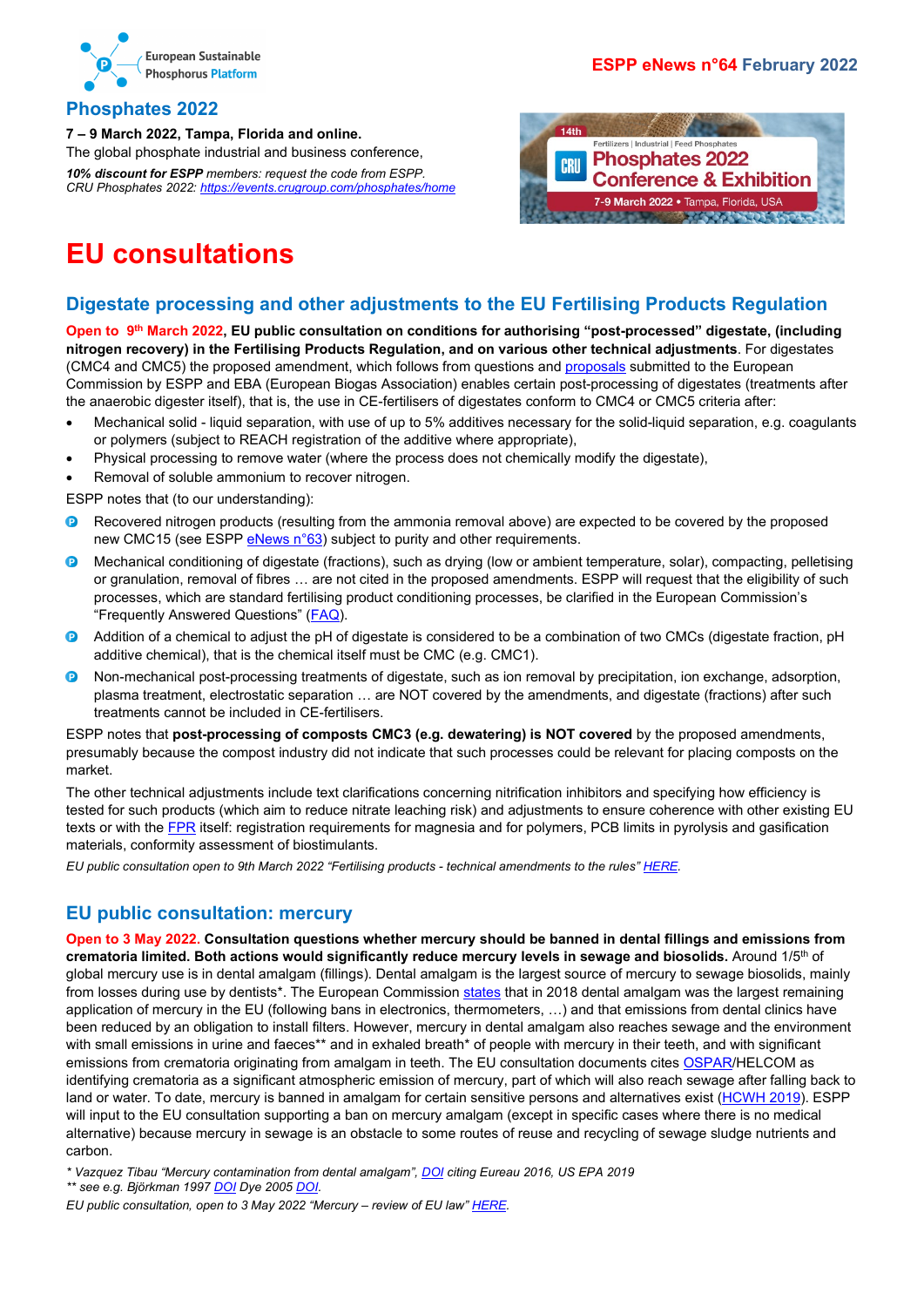

#### <span id="page-3-0"></span>**EU public consultation: soil health**

**Open to 16th March 2022. Call for evidence and input on orientations for a proposed EU Soil Health Directive, addressing questions including land take, nutrient losses, soil erosion, pollutant contamination**. ESPP is preparing a submission to underline (subject to comments and input): that soil health is important to reducing losses of phosphorus and nitrogen to water (eutrophication) and that climate change will accentuate nutrient losses, the potential for returning organic carbon to land in nutrient recycling (digestates, composts, organic fertilisers), the importance of reducing or banning soil contaminants (e.g. PFAS, mercury). ESPP will also underline that a Soil Health Directive should ensure comparable constraints, including level cost playing field, for imported products, in order to avoid "export" outside the EU of soil degradation related to EU consumption of food, animal feed or consumer products.

*To 16th march 2022 EU better regulation 'Have your Say' website [LINK.](https://ec.europa.eu/info/law/better-regulation/have-your-say/initiatives/13350-Soil-health-protecting-sustainably-managing-and-restoring-EU-soils_en)*

#### <span id="page-3-1"></span>**EU public consultation: biodegradable and biobased plastics**

**Open to 15th March 2022. ESPP will input that, to avoid obstacles to nutrient recycling, "biodegradable" plastics should be compatible with anaerobic digestion, and that plastic additives and microplastics should non-toxic**. ESPP's proposed position (open to comment) is that, because "biodegradable" plastics and microplastics are found in sewage sludge and food wastes, full degradability (to  $CO<sub>2</sub>$  in composting or to methane in anaerobic digestion, or to agronomically valuable materials for return of nutrients and organic carbon to soil) should be required in both composting (in conditions of both industrial and household/garden composting) and in anaerobic digestion. Microplastics are a significant concern for contamination of organic waste streams and a potential obstacle to the nutrient Circular Economy and to the return of carbon to soils. EU chemical policy should phase out or restrict consumer or industrial chemicals which are found in microplastics or in sewage sludge and which pose potential toxicity or soil- or bio-accumulation issues. Should be addressed in particular PFAS/PFOS and other halogenated compounds, cadmium in artists paints, mercury in dental amalgam.

*To 15th March 2022 "European Green Deal: Commission launches public consultation on biobased, biodegradable and compostable plastics" [LINK.](https://ec.europa.eu/environment/news/public-consultation-biobased-biodegradable-and-compostable-plastics-2022-01-18_en)*

#### <span id="page-3-2"></span>**EU public consultation: antimicrobial resistance (AMR)**

**Open to 24th March 2022. The proposed roadmap notes that inappropriate use of antibiotics in animals and humans is a key driver, but does not refer to implications for the Circular Economy due to contamination of manure and sewage**. ESPP proposes (subject to comment and input) to input underlining that AMR in manure and sewage biosolids is a potential obstacle to nutrient recycling and to the return of organic carbon to soil, because of risk or perceived risk. ESPP proposes: as first priority to reduce inappropriate use of antibiotics, especially in livestock; to fix thresholds for antibiotic release from hospitals and livestock production; to develop where possible biodegradable antibiotic molecules, to harmonise reporting of AMR and to develop robust risk assessments of AMR in soil and crops; to develop processes to degrade and remove pharmaceuticals in sewage and manure treatment, including composting and anaerobic digestion.

*To 24th March 2022, EU consultation "Antimicrobial resistance – recommendation for greater action[" LINK.](https://ec.europa.eu/info/law/better-regulation/have-your-say/initiatives/13322-Antimicrobial-resistance-recommendation-for-greater-action_en)*

#### <span id="page-3-3"></span>**ESPP input submitted to EU consultation on the Waste Framework Directive**

**ESPP underlined the need to improve (e.g. with legally binding targets) prevention and separate collection of food waste and organics, to facilitate nutrient recycling, and noted the need for clarification of definitions of biowaste**, for example concerning food industry and animal feed processing wastes and sludges. ESPP pointed to studies suggesting that global food waste [contributes](http://www.phosphorusplatform.eu/eNews052) 8% of anthropogenic greenhouse emissions, c. 60 000 tP/y [lost](http://www.phosphorusplatform.eu/eNews047) in food waste for the EU27, phosphorus in food wast[e represents](http://www.phosphorusplatform.eu/eNews036) 120 days of nutrition P requirements, and that the P-footprint of food waste [in China](http://www.phosphorusplatform.eu/eNews040) is c. 16% of fertiliser use.

*EU public consultation on revision of the Waste Framework Directive, closed 22nd February 202[2 LINK](https://ec.europa.eu/info/law/better-regulation/have-your-say/initiatives/13225-Environmental-impact-of-waste-management-revision-of-EU-waste-framework_en) to submissions received.*

#### <span id="page-3-4"></span>**EU workshops on R&I needs to support soil and land use policies**

**Workshops on 7th and 8th March 2022 (both 14h – 17h CET online) to validate the research gap analysis to define an R&I Roadmap for sustainable soil and land management for the Horizon Europe Mission "A soil deal for Europe".**

*Registe[r here.](https://forms.office.com/r/duMTYDyqA6) Soil Mission Suppor[t www.soilmissionsupport.eu](http://www.soilmissionsupport.eu/)*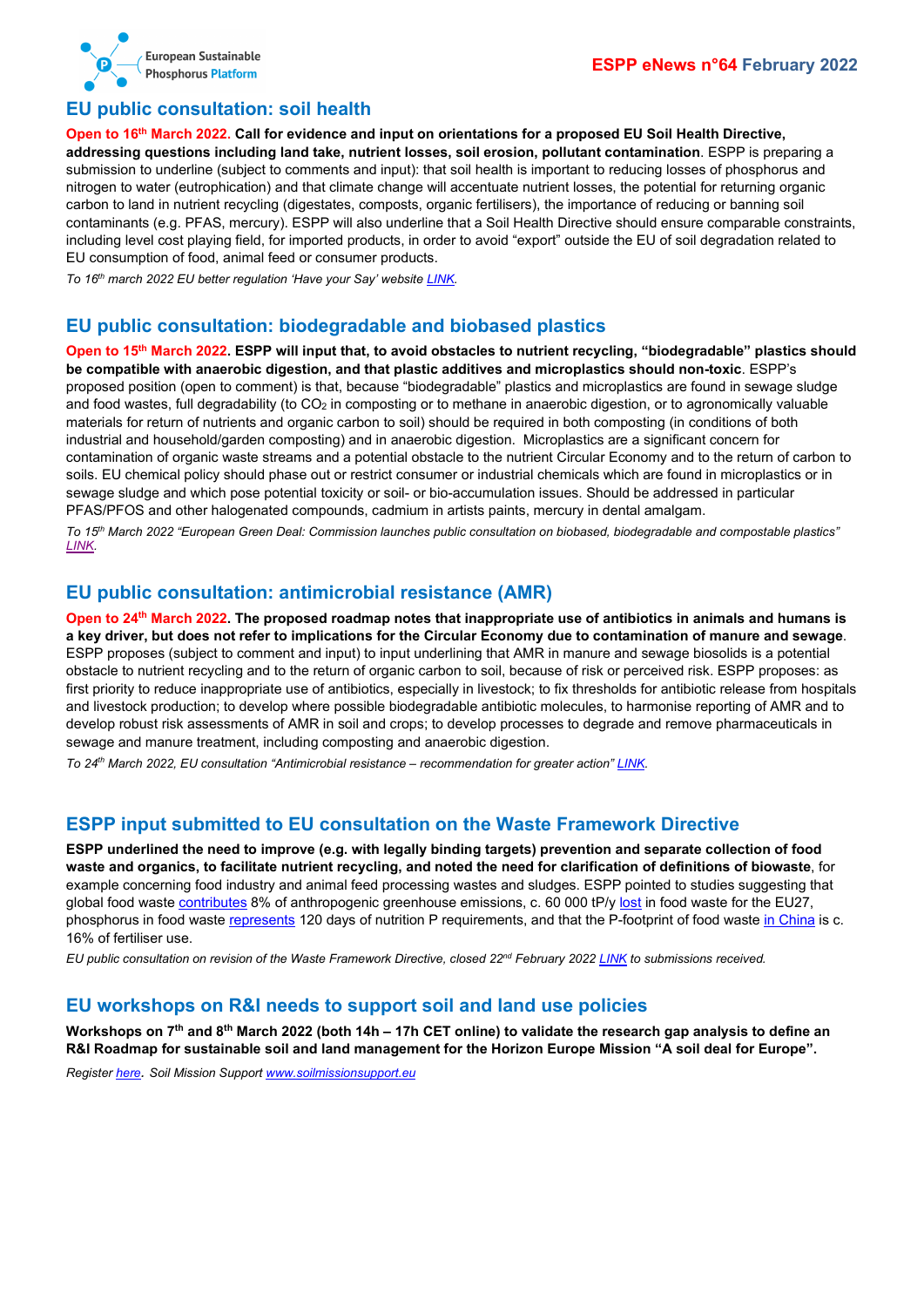

# <span id="page-4-0"></span>**Nutrient recovery**

## <span id="page-4-1"></span>**New process to recover White Phosphorus without coke or electric heating**



**STOWA has published a report on lab tests and thermodynamic modelling of Spodofos (Thermus BV), a new process to produce elemental P4 from secondary materials using waste aluminium as the energy source**. Secondary aluminium (post-consumer, low quality) is heated to c. 600°C with a dry secondary material containing phosphorus, e.g. sewage sludge incineration ash, bone meal or precipitated phosphate salts. This causes a solid-solid, thermite reaction (exothermic), which raises the temperature to > 1800°C without further input of electricity nor coke. Unlike in conventional P4 reducing furnaces (using coke and electricity), pre-sintering of the input materials is not necessary, and carbon-

monoxide is not generated. External heat energy is only needed for preheating the input materials, because of the intrinsic energy content of the secondary aluminium. The process has been tested at the lab scale (100g) and pilot development is now planned. The STOWA report concludes that feasibility is shown by thermodynamical modelling and expert evaluation of the laboratory experiments, but that additional tests may be needed to assess how the process can deal with iron (comes out as low value by-product, ferrophosphorus) and contaminants such as zinc, copper, arsenic. Scale-up will require development of specific reaction mixture conditioning and furnace. Economic feasibility will probably depend on the price of the aluminium scrap and the possible value of the high aluminium slag generated, in which contaminants are immobilised by high-temperature vitrification.

*STOWA (Netherlands water boards' joint research foundation) [report](https://www.stowa.nl/nieuws/veelbelovend-fosfor-terugwinnen-bij-slibverbranding) (in Dutch) 5th January 2022*

## <span id="page-4-2"></span>**Improving agronomic value of digestate nitrogen**

**[N2 Applied](https://n2applied.com/) (an ESPP member) starts plasma treatment at More Biogas' plant, Småland, Southern Sweden, a 90 000 t/y manure and food waste plant, where N2 Applied stabilises and enhances nitrogen in the liquid fraction of digestate.** This produces a stable agronomic product adapted to farmers needs and crop nutrient requirements. This is with the [BalticWaters2030](https://balticwaters2030.org/) project "Circular NP" and with th[e More Biogas](https://morebiogas.se/) company, owned principally by some twenty chicken, pig and cow farmers around Förlösa, Läckeby and Rockneby north of Kalmar, Sweden. The N2 Applied process (see ESPP-DPP-NNP [Nutrient Recovery Technology Catalogue\)](http://www.phosphorusplatform.eu/p-recovery-technology-inventory) uses electricity (preferably renewable) to stabilise nitrogen in organic wastes (manure, digestate  $\ldots$ ) to ammonium nitrate, by combination with atmospheric N<sub>2</sub>, so also enhancing the nitrogen content (better balancing nutrients to plant requirements), lowering pH and reducing ammonia and greenhouse emissions. In addition to this nitrogen-rich liquid fertiliser, the NP project aims to develop a phosphorus-rich solid organic fertiliser product from the solid fraction of the digestate.

*Circular NP project, with Horizon2020, Baltic Waters, SLU (Swedish Agricultural University), RISE Sweden, Swedish Farmers' Foundation for Agricultural Research <https://n2applied.com/2021/11/24/more-biogas/>*

## <span id="page-4-3"></span>**Using ammonia for decomposing bio-plastic to fertilising products**

**Ammonia is shown to completely degrade the bio-based polymer PIC to produce urea and the isosorbide monomer (ISB, a sugar). The resulting urea + ISB showed to be an effective fertiliser, with the ISB enhancing plant nitrogen use**. PIC, poly (isosorbide carbonate), is a bio-based plastic based on isosorbide (ISB), which is derived from glucose. Tests showed complete degradation of PIC to ISB by reacting with aqueous ammonia solution at 90°C for 6 hours, without solvent or catalyst. Such ammonolysis (using ammonia to break down polymers) is a known reaction. This study showed that the resulting material, a mixture of urea and ISB monomer, could be directly used as a fertiliser in pot trials with Arabidopsis thaliana (thale cress). The generated material showed the same N-fertiliser effectiveness as commercial urea, and the ICB enhanced the fertiliser effectiveness, presumably acting as a biostimulant. ESPP notes that these results may not transpose to more widely used or synthetic polymers, and that it could be considered preferable to re-use the ISB monomer in plastics production rather than putting it on soil. The title of the paper is misleading in that the nitrogen is not recycled but comes from 'virgin' ammonia.

*"Plastics to fertilizers: chemical recycling of a bio-based polycarbonate as a fertilizer source", T. Abe et al., Green Chemistry issue 22, 2021 [DOI.](https://doi.org/10.1039/D1GC02327F)*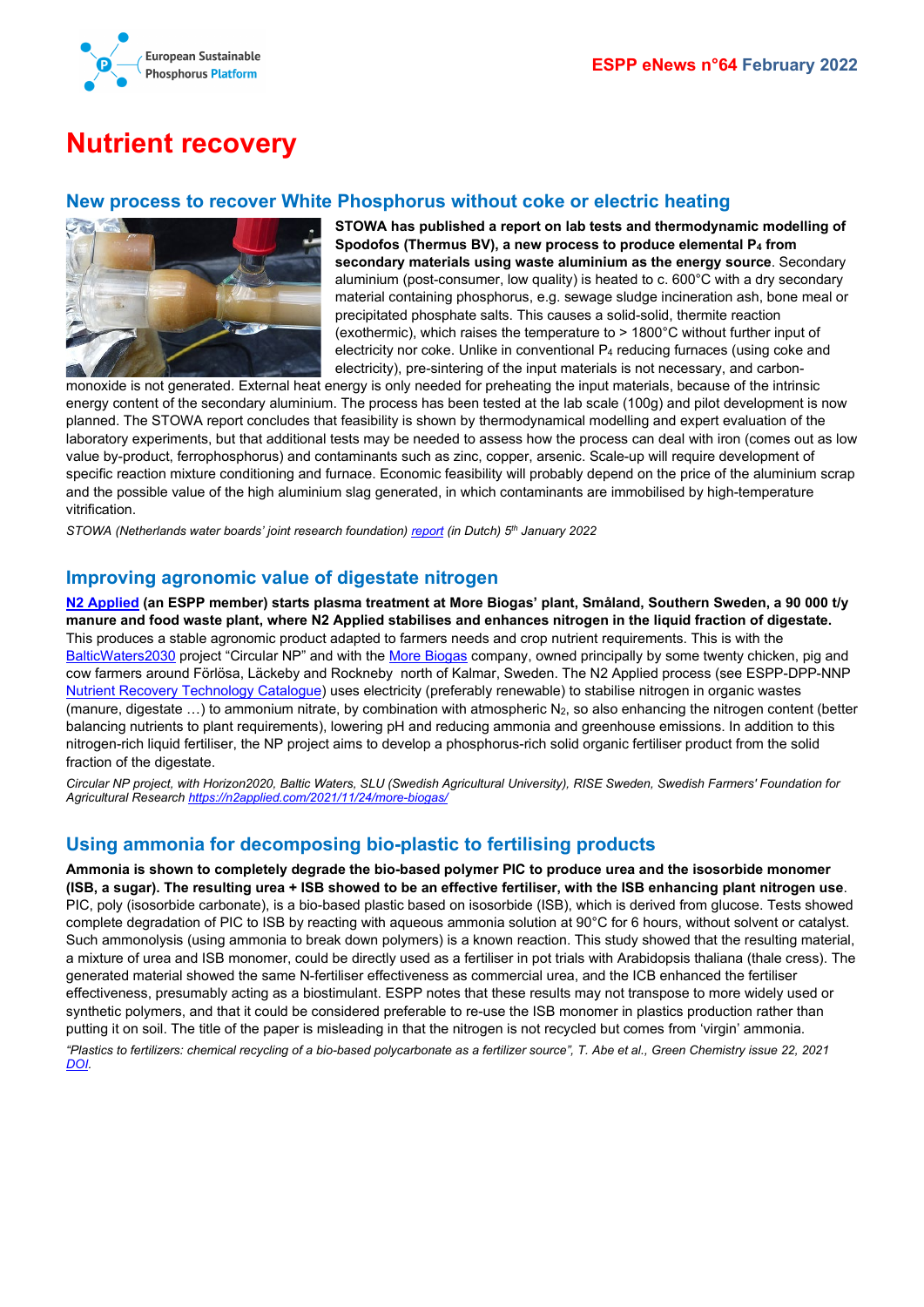

# <span id="page-5-0"></span>**Research**

### <span id="page-5-1"></span>**Climate change and environmental impacts of sewage works discharge**

**Modelling in Central – Western Europe suggests that climate change will result in significant ecological risk from discharges from sewage works into smaller waterways for phosphorus, and especially for ammonia**. The study was based on data from the Rhine, Elbe and Weser catchments, which have significantly differing climate and hydrological responses, excluding Switzerland (which does not report data to the EU) and France (nutrient discharge data not reported), covering around 3200 sewage works (wwtps) in Germany, Czech Republic and The Netherlands. Sewage works were classified into five sizes (population served). Sewage works discharge was matched to river flow at wwtp discharge point, based on a 5 km grid hydrological model (mHM) and the GFDL(ESM2M/RCP8.5 3K greenhouse warming scenario. Results suggest that wwtp discharge will cause ecological risk to prevail in the future in smaller watercourses, for all sizes of wwtp (and in particular for wwtps 5 000 – 100 000 p.e.).. The risks from ammonia discharge were highest because of emissions from smaller wwtp. The authors conclude that sewage treatment legislation needs to strongly take into account the capacity of the receiving watercourse (ESPP note: this is the case in the Water Framework Directive, but not in the Urban Waste Water Treatment Directive) and that regulation should be developed for ammonia in discharges from small wwtps.

*"What Determines the Future Ecological Risks of Wastewater Discharges in River Networks: Load, Location or Climate Change?", S. Yang et al., EarthArXiv preprint 202[2 https://doi.org/10.31223/X5X062](https://doi.org/10.31223/X5X062)*

## <span id="page-5-2"></span>**Recycling oyster shells to phosphate-based dental fillings**

**Sintered oyster shells were reacted with phosphoric acid to produce hydroxyapatite (HAP = calcium phosphate) then combined with zinc phosphate to produce a dental cement material**. Calcium phosphate is the main constituent of bones and teeth and hydroxyapatite can bond onto this. Here, HAP was produced by cleaning, grinding and then sintering (900°C) waste oyster shells (*Crassostrea madrasensis*) to produce CaO, which was then reacted with phosphoric acid with pH maintained at 8 – 10 to control the Ca:P stoichiometric ratio. The precipitated HAP was then again sintered at 800°C resulting in a material similar to Ca<sub>5</sub>(PO<sub>4</sub>)<sub>3</sub>(OH)<sub>2</sub>.. Zinc phosphate was prepared by reacting zinc metal with phosphoric acid. The zinc phosphate and HAP were then ceramified at 1000°C with traces of magnesium, silicate and aluminium, with mixtures of 0 – 50% HAP / 100 – 50% zinc phosphate. Lab tests suggested that the recycled HAP was comparable to commercial HAP and could be incorporated into zinc phosphate dental cement, maintaining or improving mechanical properties and elution (risk of dissolution of the filling in the mouth).

*"Development of a Novel Dental Filling Using Hydroxyapatite Derived from Waste Oyster Shells", M. Uresha et al., J. Technology and Value Addition, Volume 3 (1), 2021: (1-18) [LINK.](http://www.uwu.ac.lk/wp-content/uploads/2021/jtva/JTVA_V3I1_C1.pdf)*

### <span id="page-5-3"></span>**Waste biomass as carbon source for possible P recovery from steel slag**

**Risk husk waste, after pyrolysis, showed to remove c. 80% of phosphorus from synthetic steel slag with c. 4%P at 1500°C, but the resulting phosphorus was bound to iron so would not be directly useable as a fertiliser**. The waste rice husk from agri-food industry was first carbonised (pyrolyzed) by heating to 450 – 600 °C in anoxic condition, to increase its carbon content and reactivity. It was then mixed with 20g of synthetic steel slag (industrial steel slag was not used because of its high variability) and heated to 1500°C for 30 minutes with a 3:1 carbon:P ratio (c. 10:1 carbonised rice husk:P).The iron depleted slag could be used as a raw material for steel production, with high calcium and silicon, so without pre(slagging. The phosphorus was removed from the slag as particles of iron-phosphorus compounds, mainly Fe<sub>3</sub>P, with P content of  $2 - 12$  %. The authors suggest that this could processed to fertiliser (citing Morita 2002).

*"Effective removal of phosphorus from high phosphorus steel slag using carbonized rice husk", Z. Wang et al., J Environmental Scient 124(2023) 156-164 [DOI.](https://doi.org/10.1016/j.jes.2021.10.024)*

### <span id="page-5-4"></span>**Biostimulants and bio-inputs to agriculture**

**Workshop of over 250 participants concludes the need for more biologically integrated agriculture and harmonised regulations and definitions for biostimulants, biological crop protectants and soil improvers**. The workshop proposed a definition of 'bio-intensification' as achieving adequate yields from minimum land area by increasing and sustaining biodiversity and soil fertility. Biostimulants and soil improvers were defined as per the new EU Fertilising Products Regulation [\(2019/1009\)](https://eur-lex.europa.eu/eli/reg/2019/1009). Bio-protectants were defined as various biocontrol agents (including "botanicals" – which are not defined in the article). Definitions clearly do pose a problem, in that the article uses the term 'bio-fertiliser' to mean 'bio-stimulant', whereas many authors use this term to mean fertilisers derived from biological materials or organic wastes. The article notes that the EU Fertilising Product Regulation defines 'biostimulants' by the claim to "stimulate plant nutrition processes" but without requirements of efficacy or composition. Bioprotectants, on the other hand, face high registration costs under the EU 1107/2009 (Plant Protection Products). Nonetheless, there are over 1 600 such products on the market in the EU, nearly 90% of which from SMEs (source: **IBMA International Biocontrol Manufacturers Association**). Overall, the workshop concluded that bio-inputs inputs cannot completely replace agrochemicals without changing farm production systems.

"Biostimulants, soil improvers, bioprotectants: promoters of bio-intensification in plant production", F. Feldmann et al., J. Plant Diseases and *Protection, 2022 [DOI.](https://doi.org/10.1007/s41348-022-00567-x)*